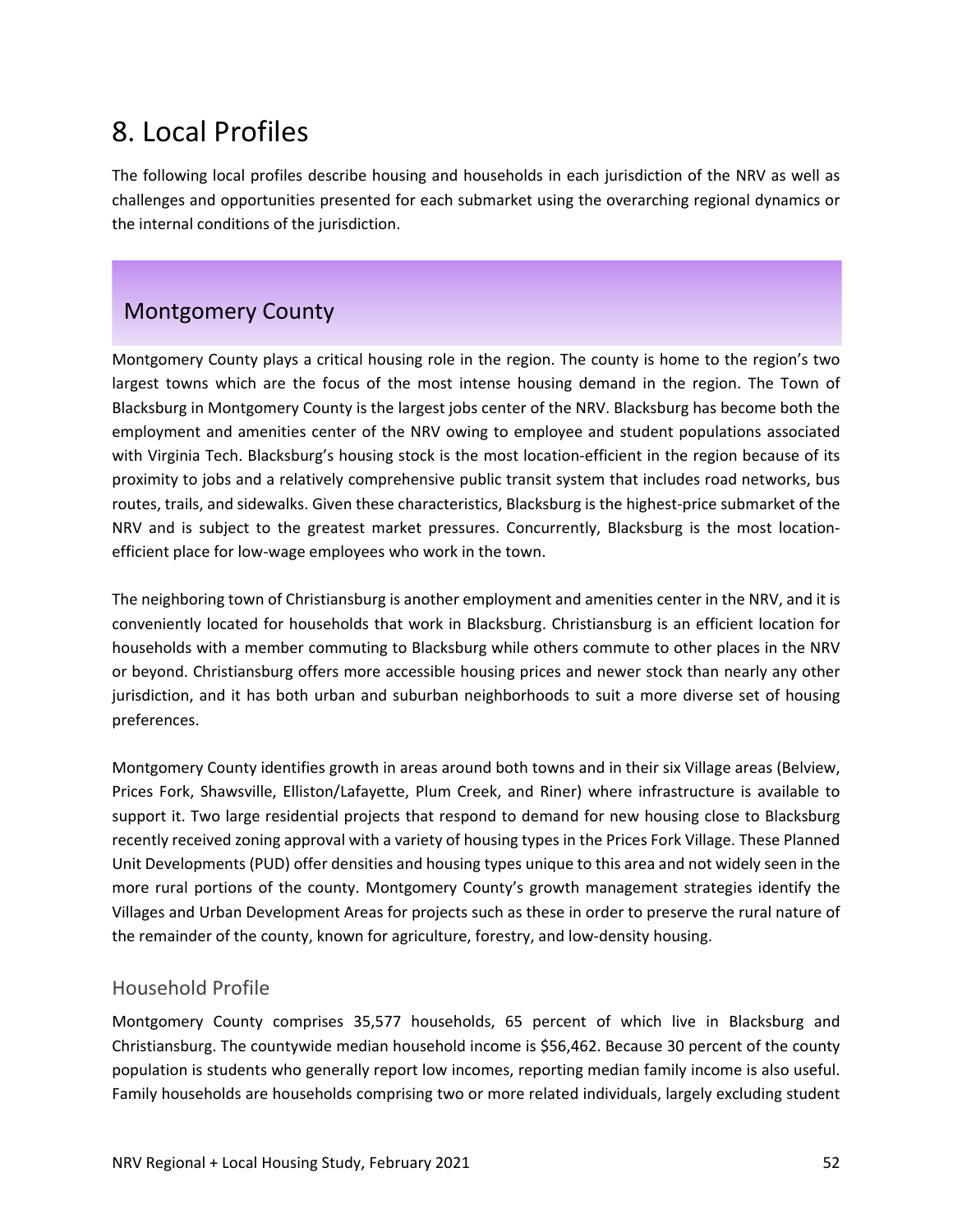households. The median family income of \$83,630 better indicates the relatively high incomes of Montgomery County residents compared to the rest of the region.

Fifty-five percent of households living in Montgomery County—35,577—own their home. A disproportionately large share of owners live outside of the Town of Blacksburg: 30 percent of owners live in the Town of Christiansburg and another 48 percent live in the unincorporated areas of the county. Although 49 percent of county households live in Blacksburg, just 22 percent of owners live there.

More than 16,000 households rent in Montgomery County, 60 percent of whom are in Blacksburg. Because 88 percent of students living in Montgomery County live in Blacksburg and nearly all student‐ headed households are renters, most renters living in Blacksburg are students. In addition, 2,940 households rent in the unincorporated areas of Montgomery County and nearly 3,570 rent in Christiansburg.



\*Unincorporated areas

By age, Montgomery County is the youngest county in the NRV, owing primarily to the young student population of the Town of Blacksburg. An individual younger than 24 heads about 38 percent of Blacksburg's households. The unincorporated parts of Montgomery County are only slightly younger than the full population of householders in Floyd, Pulaski, and Giles Counties. Individuals younger than 55 head about 50 percent of the households in the unincorporated area of Montgomery County. Furthermore, 2,070 households are headed by someone 65 or older (more on senior households in the housing needs section). Lastly, Christiansburg has the highest proportion of households headed by those aged 35–54.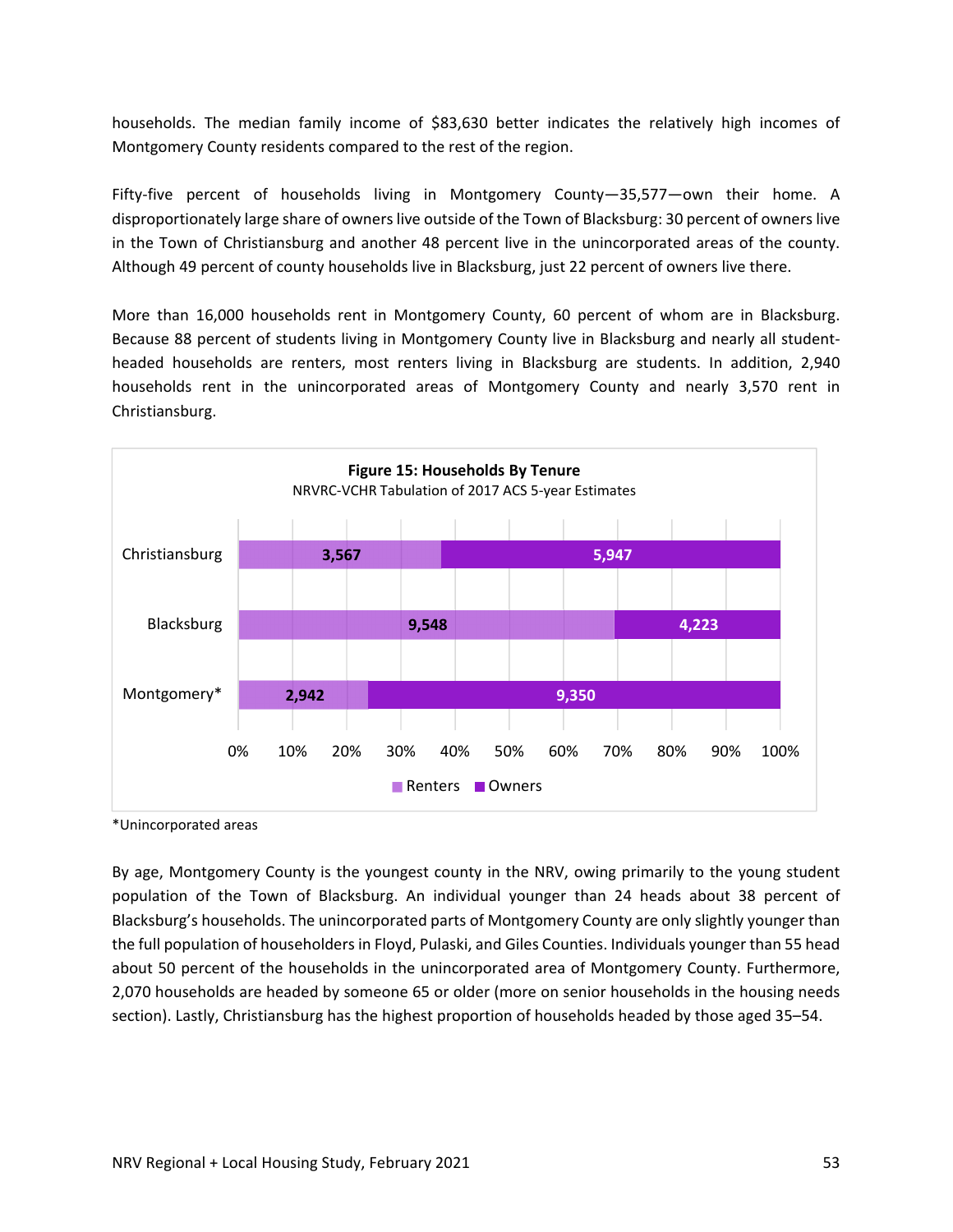

## Housing Stock Profile

A jurisdiction's housing "stock" is comprised of all housing units in the jurisdiction and can be described by age, size, accessibility, and price among other characteristics. Montgomery County's stock, including those units in Blacksburg and Christiansburg is about half single‐family detached units and half single‐ family attached or multifamily units. Most units were built in the four decades from 1970 to 2009.

#### Housing Unit Types

Approximately half of the county's housing stock is stick-built, single-family detached housing. Nearly 11 percent of homes are mobile or manufactured homes<sup>10</sup>. One quarter of housing units are in multifamily buildings with three or more units. Most (93 percent) multifamily housing is in Blacksburg (79 percent) or Christiansburg (14 percent), and approximately 14 percent of units are attached units of either townhomes or duplexes.

 $10$  Manufactured housing is an affordable practical, and viable housing option for many residents, but pre-1976 mobile homes are substandard stock and should be replaced to provide safe, healthy housing for residents. There are nearly 2,000 pre‐1976 mobile homes throughout the region.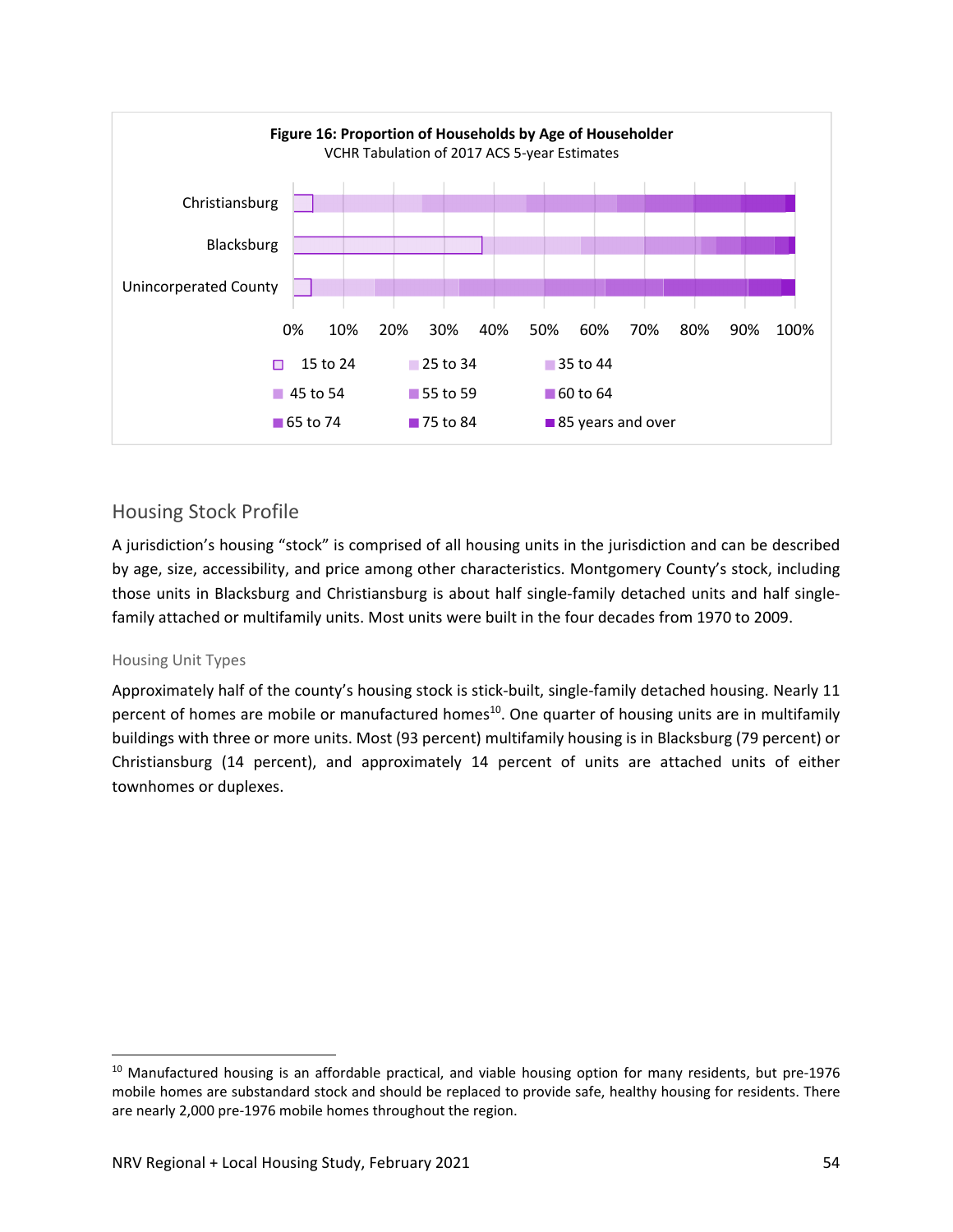

Blacksburg's housing stock is 50 percent multifamily and 50 percent single‐family units. The single‐family stock is mostly detached (68 percent), whereas approximately 23 percent of single‐family units are attached, townhome‐style units and nearly 10 percent of are duplexes. Christiansburg's housing stock is 14 percent multifamily and 86 percent single family, including at least 485 mobile or manufactured housing units. Of these, 55 percent are stick-built, single-family detached units and 18 percent are townhomes. Christiansburg's stock also includes at least 370 duplexes.

#### Age of Housing

The median build year of all units in Montgomery County (including Blacksburg and Christiansburg) is 1985<sup>11</sup>, and 70 percent of Montgomery County's housing units were built over four decades (1970–2009). Christiansburg has the youngest stock of single-family homes, with more than one quarter of single-family homes (27 percent) built during 2000–2009. Single‐family development in Blacksburg was concentrated in the 1970s and 1980s, when 40 percent of existing homes in the town were built. The unincorporated portion of the county has the largest proportion of units built before 1950.

The median build year of all Blacksburg units is 1984, whereas that of single-family residential units is 1982<sup>12</sup>. In total, 67 percent of single-family units were built between 1960 and 2000. Blacksburg's multifamily stock was built largely during 1960–1999, with more than 37 percent in the 1980s and 1990s and 26 percent in the 1960s and 1970s.

The median build year of all Christiansburg units is 1987, whereas that of single‐family residential units is 1988. Nearly 30 percent of single‐family stock in Christiansburg was built during 2000–2009 and an additional 30 percent was built in the 1980s and 1990s.

<sup>&</sup>lt;sup>11</sup> Per the 2017 ACS. Median build year among single-family units included in the real estate assessment data is 1985.

<sup>&</sup>lt;sup>12</sup> Source: Montgomery County real estate assessment data.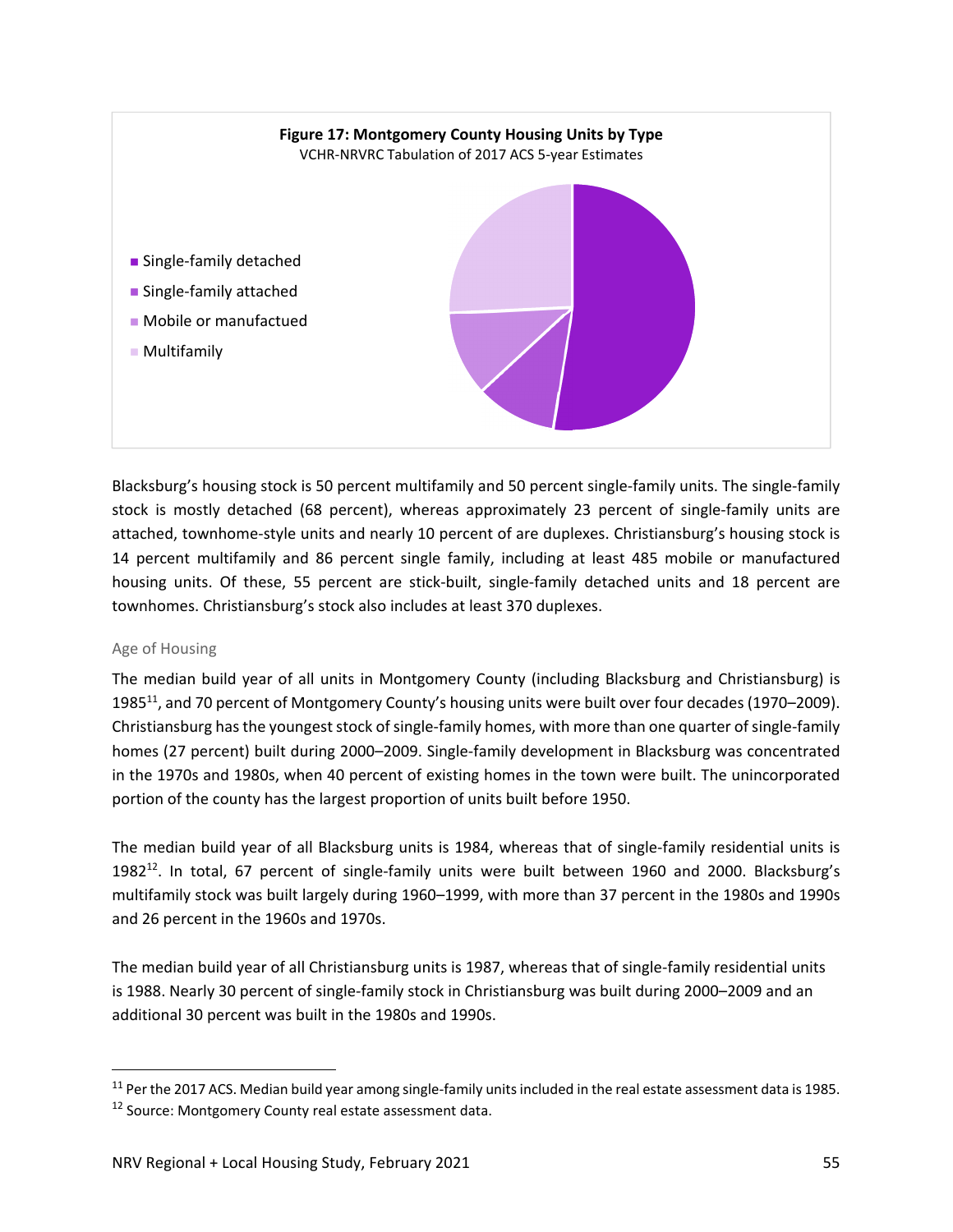

Homes built in the 1960s and 1970s should have had at least one or two renovations to date. However, focus group participants discussed that much of the for-sale stock of the NRV needs reinvestment and upgrades, suggesting that income constraints have led to minimal investments in upgrading properties. Survey respondents noted that they were discouraged that they were in the market for a new home but that few options exist for first‐time home buyers within a reasonable price range. Furthermore, those that are within the appropriate price range required substantial repairs or were outdated and needed a large investment in renovation. Others indicated that they could not find housing within their family budget in Montgomery County. That is, affordable houses required significant investment and new homes were too expensive.

#### Housing Pipeline & Plans

The Town of Blacksburg had nearly 1,500 net new multifamily bedrooms and 7 affordable townhomes under construction at the beginning of 2020. In addition, more than 5,000 multifamily bedrooms and 100 single family lots have been approved for development. The town has emphasized the importance of redevelopment and increasing multifamily density to meet demand while preserving the character of existing neighborhoods and minimizing lifestyle conflicts between undergraduate students and other residents. At the time of writing this report, the town was reviewing plans for the development of more than 1,300 additional bedrooms in 539 units.

Two large developments have received zoning approval in the Prices Fork Village in Montgomery County, west of Blacksburg. One development proposed 416 units of single family attached and detached housing. The other has planned 341 units, including townhomes, duplexes, single family detached and multifamily units. A smaller development on Merrimac Road, between Blacksburg and Christiansburg has proposed 49 units including affordably‐priced, income‐restricted units.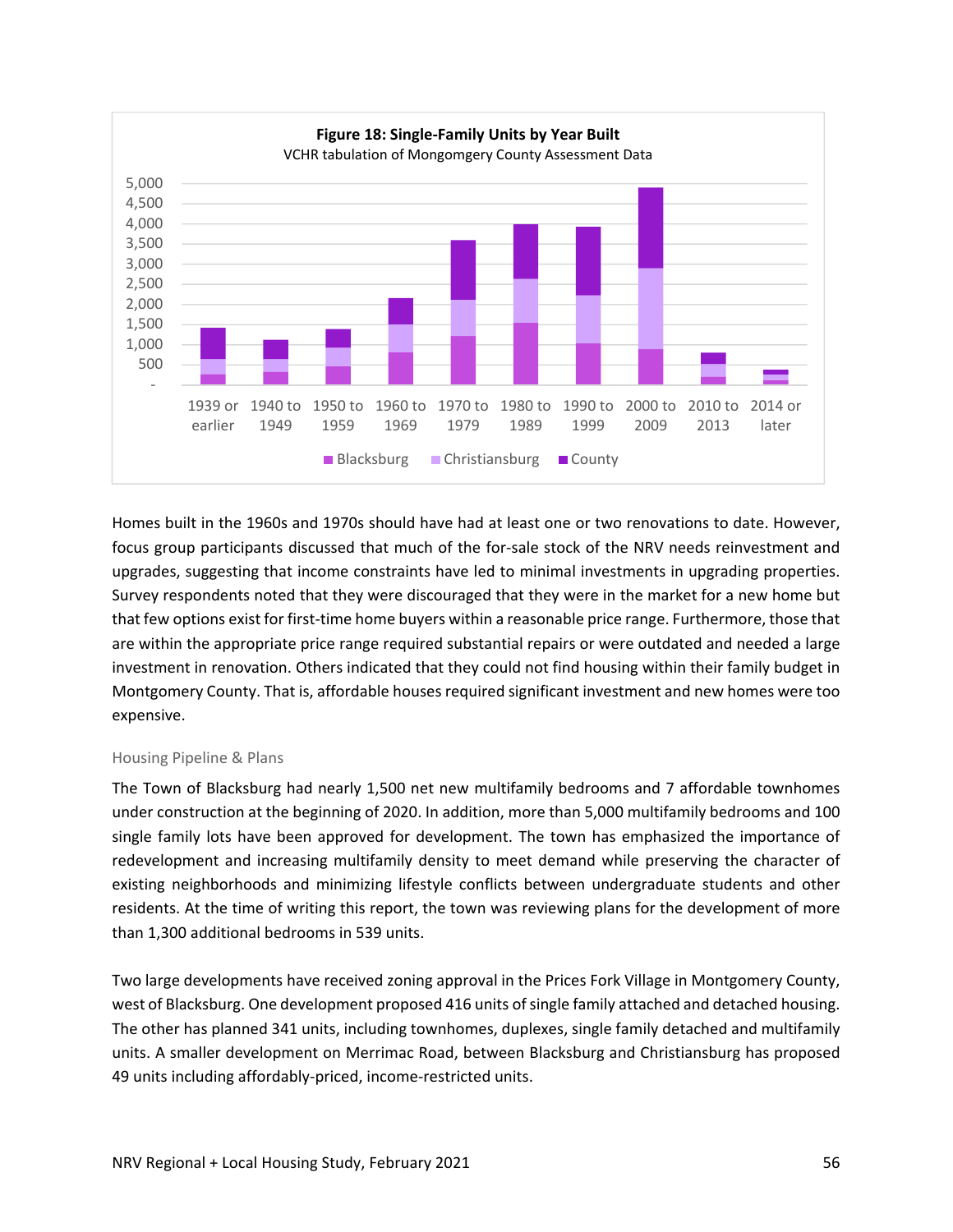In addition, continuing phases of large single family detached residential projects in Riner and adjacent to the eastern boundary of the Town of Christiansburg, as well as townhome projects along the boundaries of both Towns are anticipated to be delivered in the near future. Phase 2 of Cloverleaf, Clay Street townhomes, and the next two phases of Walnut Creek are imminent.

The Town of Christiansburg has approved nine residential developments, many of which have mixed housing types such as townhomes and apartments or single-family detached units and townhomes. In total, 906 units have received zoning approval, comprising 187 single-family detached units, 319 townhomes, and 400 apartments.

#### Housing Need

The NRV struggles with a housing shortage, and competition for housing is greatest in Montgomery County. Finding an appropriate home to buy has been a challenge among all income groups, and affordable rental units are scarce outside of student‐oriented developments that rent on a July–June cycle. Intense competition for housing is excluding low‐ and moderate‐income households from some submarkets and may be limiting economic development and business expansion that seeks to recruit national or international talent.

This section highlights the most prominent housing challenges and opportunities, but is not exhaustive. Many challenges discussed this local profile are not limited to Montgomery County, Blacksburg, and Christiansburg and influence communities throughout the region. As such, many of the opportunities and strategies are addressed by regional and partnership approaches. The Local, Partnership and Regional Strategies (separate document) detail opportunities and actions each jurisdiction can undertake to promote the health of our region's housing market and submarkets.

#### Challenges

Price increases from the pre‐Great Recession peak (2007) to the most recent full year (2019) have been dramatic in both Blacksburg (28 percent) and Christiansburg (18 percent). Price increases are quantitative evidence of demand increasing faster than supply, whereas anecdotes and professional observations qualitatively illustrate the consequences. Realtors and lenders told stories of bidding wars for Blacksburg homes. Lenders described pre‐approving multiple loans for the same address in a single day, and realtors explained that those buyers who need financing face disadvantages in a market with regular bidding wars as banks will not finance offers higher than appraised value. One realtor summed up the result of high prices and intense competition for homes, saying that moderate‐income households and most first‐time homebuyers are effectively shut out of Blacksburg; moreover, those who are hoping to buy in Christiansburg and Montgomery County face a grueling search. Moderate‐income buyers must be prepared for a long search, losing out on many homes on which they make an offer.

Demand from students plays an important part in the demand for housing, particularly rental housing, in Montgomery County. Rental units are on a July–June rental cycle, making it hard to find a rental unit at any time other than late Spring (i.e., May or June). Even then, units are scarce, and rents have increased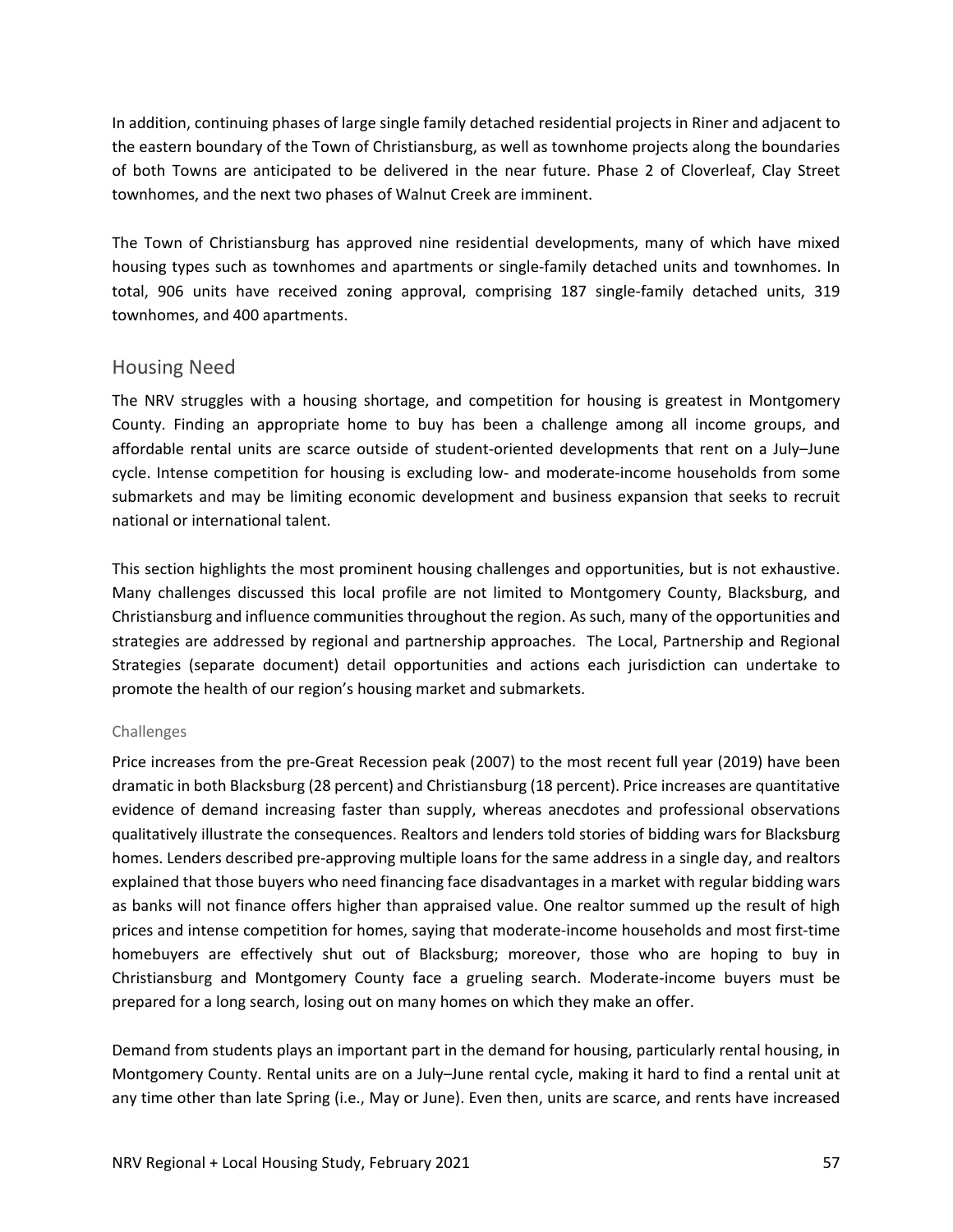by 29 percent over the 2010–2017 period. Demand for rental units to meet student need has dominated Blacksburg's new construction and impacts the sale of existing units because sellers receive competitive cash bids from investors who expect high rental rates. Focus groups participants explained that investor‐ held rental units in Blacksburg are rarely listed on the MLS and therefore rarely transfer back into owner occupancy. This trend also reduces the stock that may have been affordable to moderate‐income and first-time homebuyers.

The prevalence of rental units among condo properties further excludes first-time homebuyers. In highpriced markets, condos often offer a more affordable ownership option for first‐time homebuyers, but financing is only advantageous when a property is more than 50 percent owner‐occupied. The availability of financing for properties that are dominated by rental units is low and terms are not desirable, making most condo properties in Blacksburg unappealing to first-time homebuyers.

High demand for rental units and a housing shortage also means that absentee landlords have less incentive to compete by maintaining the quality of units. Renters (both students and non‐students) worry that if they do not accept an available unit, they may not be able to attain one at all. Low‐income households may also accept substandard housing to obtain housing and then be stuck in the substandard unit as they are unable to find a higher-quality unit without accepting cost burden. Focus group participants report few quality housing units available for professionals or Housing Choice Voucher holders, effectively excluding many non‐student households in the region.

#### **Opportunities**

Housing demand is defined by household needs, limits and preferences which do not fit neatly into any one housing submarket. As such, regional, inter‐jurisdictional partnership and coordination, particularly among Montgomery County jurisdictions will be critical for realizing opportunities and addressing challenges throughout the region. Strategies to advance such partnerships are addressed in the Montgomery County‐Blacksburg‐Christiansburg Partnership Strategies, Regional Strategies, and individual jurisdiction strategies. Montgomery County plays a particularly important leadership role in the County's and Towns' Partnership Strategies.

Blacksburg and Christiansburg are employment and amenities centers and have begun developing multimodal transportation networks, an important component of location efficiency that can mitigate consequences of dense housing development. The two towns can thus increase density more than any other places in the NRV and reduce infrastructure and environmental impacts of commuting, especially when additional density is paired with decreased single-passenger car travel. Furthermore, increased density in Blacksburg and Christiansburg mitigates against sprawl that jeopardizes the diversity of setting available in Montgomery County and the region.

Blacksburg and Christiansburg can also provide income‐restricted affordable housing where it is most likely to financially benefit occupants. Blacksburg and Christiansburg are among the most location‐ efficient places to live for very low‐income households, and income‐restricted housing is most needed